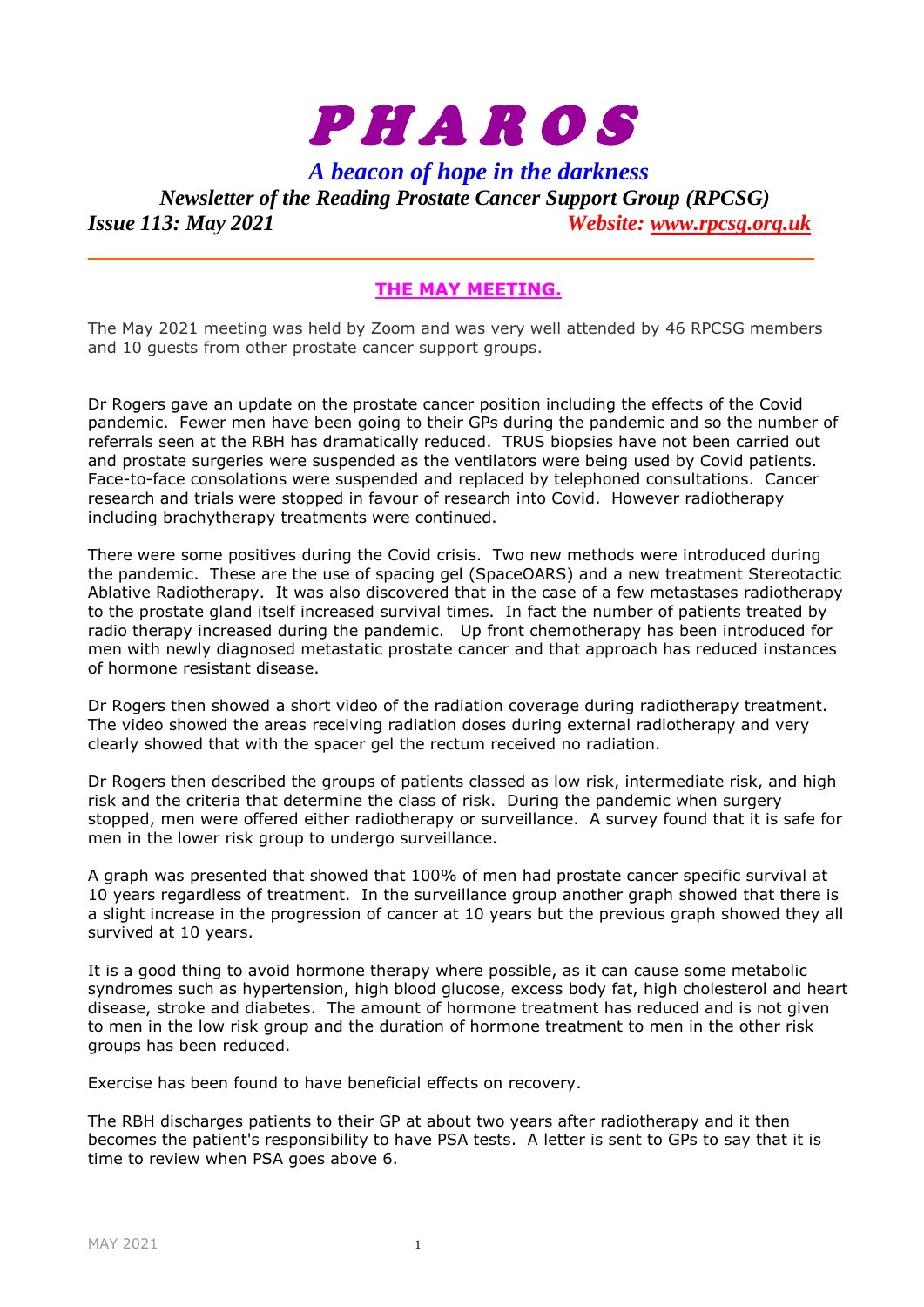Dr Rogers then dealt with metastatic prostate cancer. A development has been the giving of docetaxel chemotherapy up front and graphs showed that the upfront chemotherapy had beneficial effects for all groups of men and fewer deaths from all causes, fewer recurrences and more patients alive without recurrence. A further advance occurred when Covid happened, in that Abiraterone was found to have similar advantages to chemotherapy and is more convenient being an oral tablet. A graph of overall survival of men with metastatic disease showed that Abiraterone increased the probability of overall survival. However it has to be given with steroids that can increase the possibility of viral infections including Covid. Approval was quite rapidly given for the use of Enzalutamide instead and many men are now receiving this drug instead.

Another treatment that is increasingly used for metastatic cancer that is only in the bones is radium 223 that is delivered in a similar way as bone scans.

Dr Rogers mentioned the Rutherford Wellness Centre (previously known as the Rutherford Cancer Centre) which is in Shinfield with proton beam treatment facilities. It is a private organisation so treats people who are self paying. The proton beam treatment itself is no better that radiotherapy but as proton beams do not travel beyond the target area there is less radiation given to surrounding areas hence less chance of secondary malignancies many years later. A graph was shown that confirmed a lower rate of secondary cancer complications after proton beam therapy.

The other advance has been the use of PET-CT scans. These combine a PET scan that uses a tracer with a conventional CT scan and is better to detect the location of cancer. There are two types of PET scan. One type uses choline as the tracer and is funded by the NHS and can detect cancer sites when PSA is above 2, whereas a bone scan alone would detect a prostate cancer site when the PSA is about 15 to 20.

The other scan is the PSMA (Prostate Specific Membrane Antigen) PET-CT scan that is more sensitive and can detect when the PSA is above 1. Hormone treatment has been the usual treatment for metastatic prostate cancer but this treatment and its side effects can be avoided by treating individual sites. In the case of oligometastatic prostate cancer (a low number of secondary sites, about 3 or 4 sites) the PSMA scan allows the sites to be treated instead by a SABR (Stereotactic Ablative Body radiotherapy, sometimes known as SBRT Stereotactic Body Radiotherapy) that can prevent a patient from having hormone treatment altogether, or delay the time at which hormone therapy needs to start.

Dr Rogers then described a new treatment called Lutetium 177 Theranostics that is a radionuclide and is used as part of what is effectively a treatment PSMA PET-CT scan. Letetium 177 is delivered along with a PSMA-CT scan in which the PSMA part of this system finds the locations of prostate cancer in the bones, nodes and prostate and the radionuclide is taken up as well by the cancer cells and hence it treats all of the areas of activity. It has not yet proved to be curative but is covered by insurers.

Dr Rogers then invited questions form the audience in which the following information was given.

Radium 223 can lead to bone fractures and Zometa is given to help to prevent fractures by strengthening the bones.

SABR treatment can be delivered in fewer sessions of higher doses than previously. Originally radiotherapy was delivered over 37 sessions and later reduced to 20 sessions. SABR can be delivered in just 5 sessions on alternate days with the benefit of lower exposure to Covid.

The main side effect of Enzalutamide is headaches, and in a minority of men can cause cloudiness of thinking.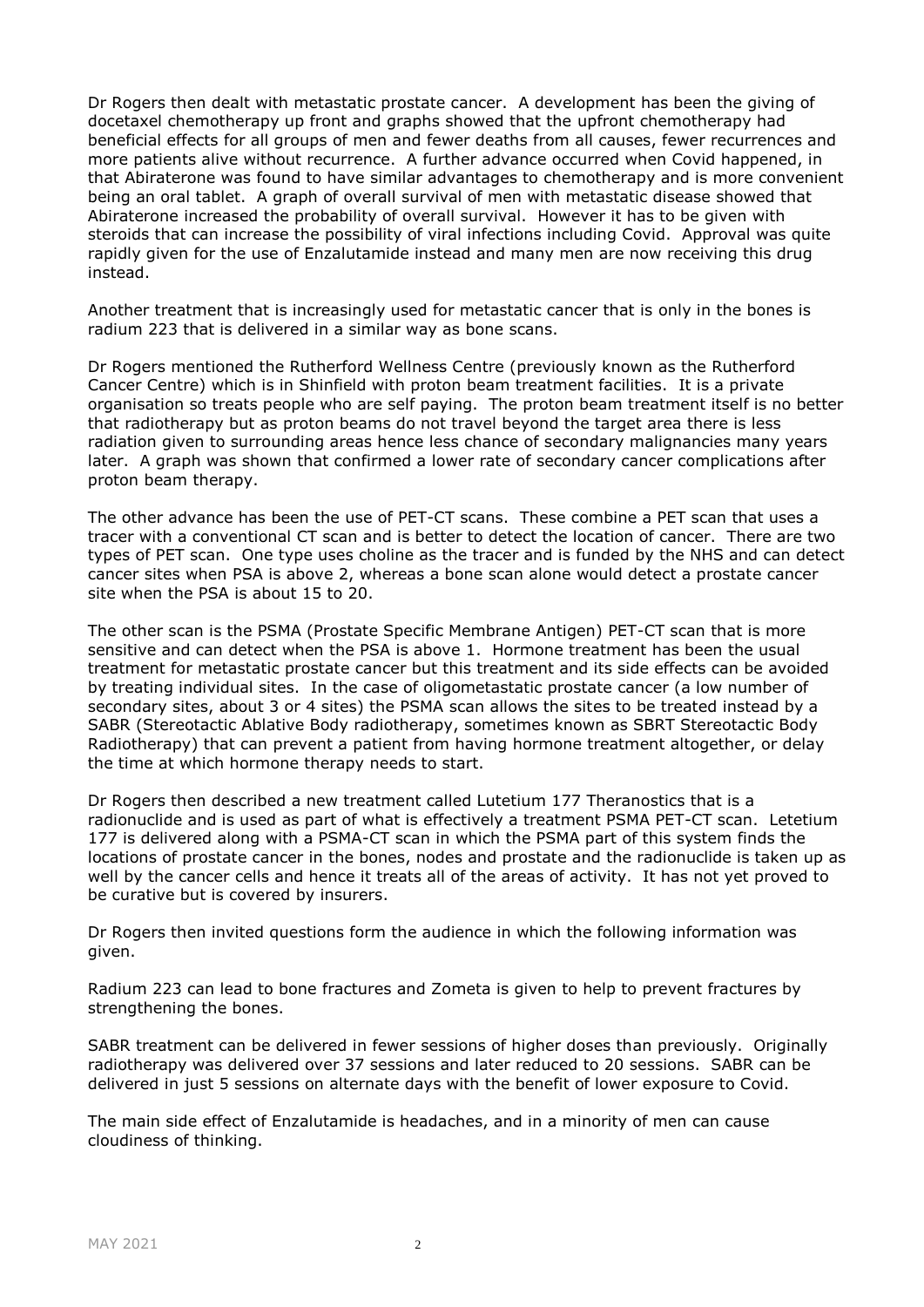The STAMPEDE trial has been very successful and several of its findings have been adopted such as the upfront delivery of chemotherapy, Docetaxel chemotherapy, Abiraterone upfront, Abiraterone duration lowered, and radiotherapy of the prostate.

The use of Oestrogen patches is being investigated.

Treatment in the long term is possible and if desired short breaks in treatment can be taken.

Lutetium is delivered by injection in sessions of two injections in consecutive months and it is then reviewed and can be repeated up to six times. It is possible that Lutetium given before hormone resistance develops is much more effective.

More use is being made of spacer gel before radiotherapy.

Diet and vitamins have been investigated to help with prostate cancer but there is nothing particularly outstanding. A trial is being carried out using a tablet called Pomi-T.

PET-CT scans are enabling more use of curative salvage treatment options.

In the case of exercising with metastatic disease advice from professionals should be sought, as there could be different exercises dependent upon the locations of the metastatic disease.

PET and PSMA scans are becoming more available via the NHS. There is currently a wait of about 12 weeks.

 $\rightarrow$ 

Dr Rogers was thanked for his very interesting talk.

**NEXT RPCSG ZOOM MEETING - 4th June 2021**

The June group meeting will be held by Zoom **on Friday 4th June** which will be a Questions & Answers session. This is an opportunity to have your questions about any aspect of prostate cancer to be answered. Beverley will provide answers and asks that questions are preferably sent in advance to our email address **rpcsgmedical@outlook.com** These questions will be answered anonymously at the meeting and further questions can be raised at the meeting.

I will send the link for this meeting to all members shortly before meeting.

## **RPCSG WALKS**

 $\overline{\phantom{a}}$ 

We held a successful walk in May from Pangbourne to Goring with six people participating.

The next RPCSG walk will start at the Barley Mow Parking and Slipway car park at **10:30 a.m. on Tuesday 8th June 2021.** The slipway car park is about 2 miles south of Hartley Wintney on the road to Dogmersfield and is free of charge.

The walk will be about 4 miles and mostly alongside the Basingstoke canal and will be very serene and pleasant. Please bring your own refreshments and we will probably have a refreshment stop when we return to the car park, where there are a couple of picnic benches.

We will start at the Barley Mow Parking and Slipway car park at 10:30 a.m. Note that this is **not** the car park next to the Barley Mow pub - we will park in the Barley Mow Parking and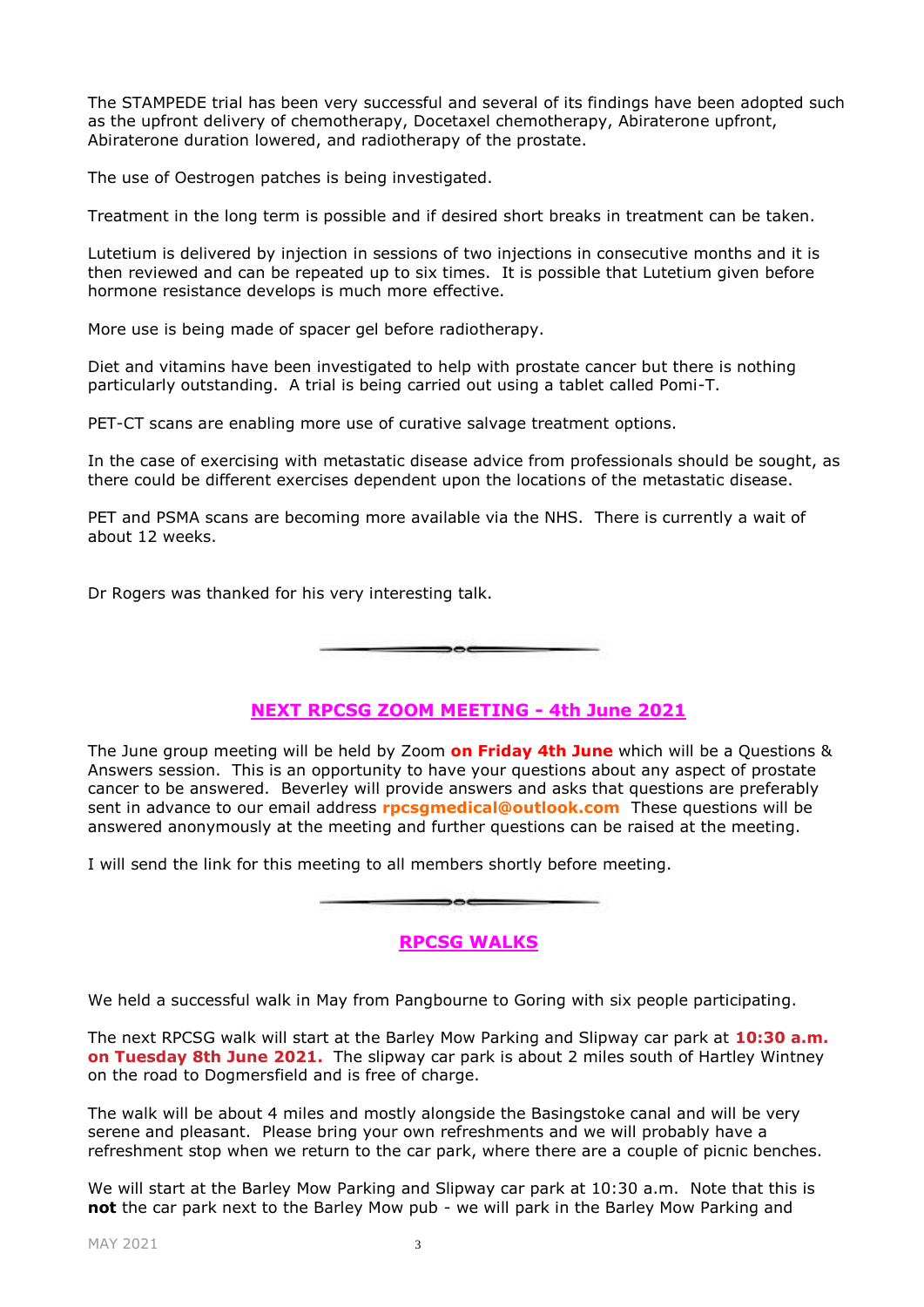Slipway car park that is on the opposite side of the road to the pub. We will observe social distancing during the walk.

You can use a satnav with the postcode RG27 8DE but beware that it will probably take you to a spot on The Hurst that is to the north of the Barley Mow pub. If you are traveling south on The Hurst continue until you reach the Barley Mow pub. Opposite the Barley Mow there is a right turn into Sprat's Hatch Lane. After a few yards on Sprat's Hatch Lane there is the entrance on the left to the Barley Mow Parking and Slipway where you can park free of charge.



This map should help you, in which the car park is marked by the letter P and the name of the car park.

Partners are also welcome to this walk. If you have any queries please call Richard Brown on 07973 662925.

# **COFFEE MORNING**

A coffee morning is being arranged during June. I will send details to all members when the arrangements have been finalised.

Photographs taken during recent events: